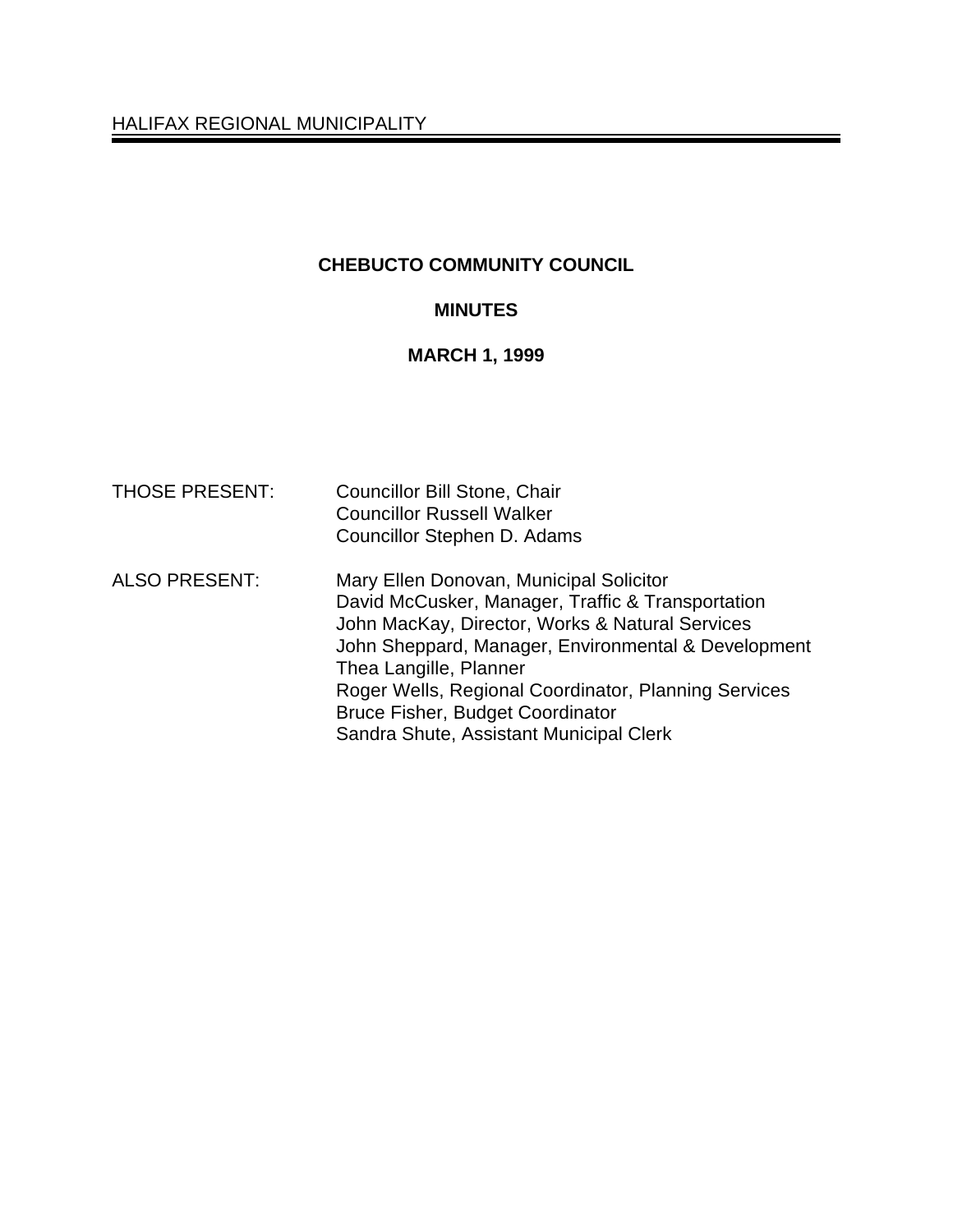# **TABLE OF CONTENTS**

| 1.                                               |     |                                                                                                                                                                                                                                                                              |
|--------------------------------------------------|-----|------------------------------------------------------------------------------------------------------------------------------------------------------------------------------------------------------------------------------------------------------------------------------|
| 2.                                               |     |                                                                                                                                                                                                                                                                              |
| 3.                                               |     | Approval of the Order of Business and Approval of Additions and Deletions 4                                                                                                                                                                                                  |
| <b>Business Arising Out of the Minutes</b><br>4. |     |                                                                                                                                                                                                                                                                              |
|                                                  | 4.1 | <b>Status Sheet Items</b><br>4.1.2 Dumping - Harrietsfield and Williamswood and Possibility<br>4.1.3 Feasibility of Community Transit - Sambro/Harrietsfield area  5<br>4.1.4 Highway 102 and Lacewood Drive Interchange  5<br>4.1.5 Legal Matter - 823 Herring Cove Road  6 |
| 5.                                               |     |                                                                                                                                                                                                                                                                              |
| 6.                                               |     |                                                                                                                                                                                                                                                                              |
| 7.                                               |     | <b>Consideration of Deferred Business</b>                                                                                                                                                                                                                                    |
|                                                  | 7.1 |                                                                                                                                                                                                                                                                              |
| 8.                                               |     | <b>Public Hearing</b>                                                                                                                                                                                                                                                        |
|                                                  | 8.1 | Case 00059 - Application by Kiel Developments Limited to Rezone<br>3100, 3098 and 3070 Dutch Village Road from R-1 (Single Family<br>Dwelling) Zone to R-2T (Townhouse) in order to permit Townhouse<br>. 7                                                                  |
| 9.                                               |     | 12                                                                                                                                                                                                                                                                           |
| 10.                                              |     |                                                                                                                                                                                                                                                                              |
| 11.                                              |     | 12                                                                                                                                                                                                                                                                           |
| 12.                                              |     |                                                                                                                                                                                                                                                                              |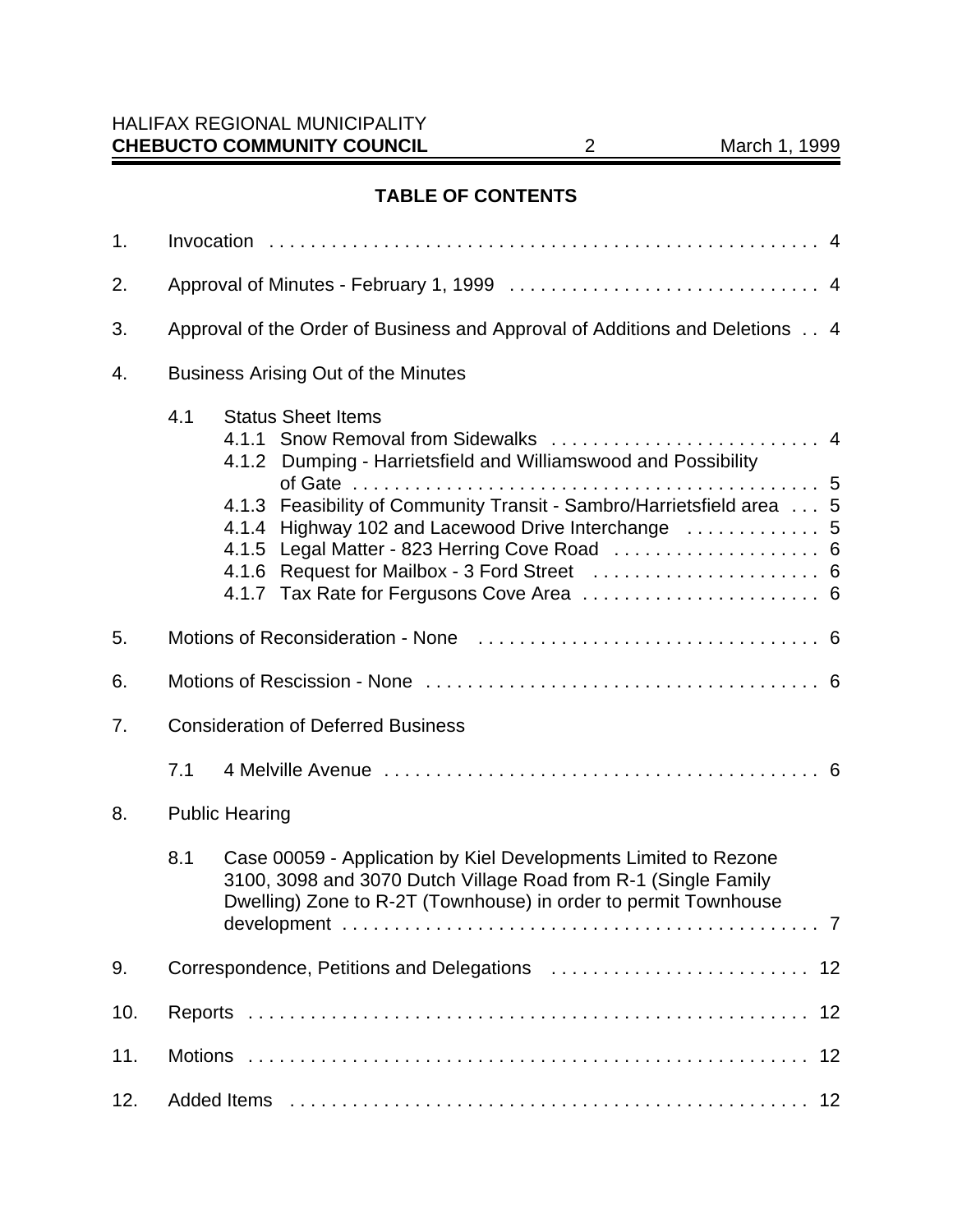| <b>HALIFAX REGIONAL MUNICIPALITY</b><br><b>CHEBUCTO COMMUNITY COUNCIL</b> | $3 \overline{3}$ | March 1, 1999 |
|---------------------------------------------------------------------------|------------------|---------------|
|                                                                           |                  |               |
|                                                                           |                  |               |
|                                                                           |                  |               |
|                                                                           |                  |               |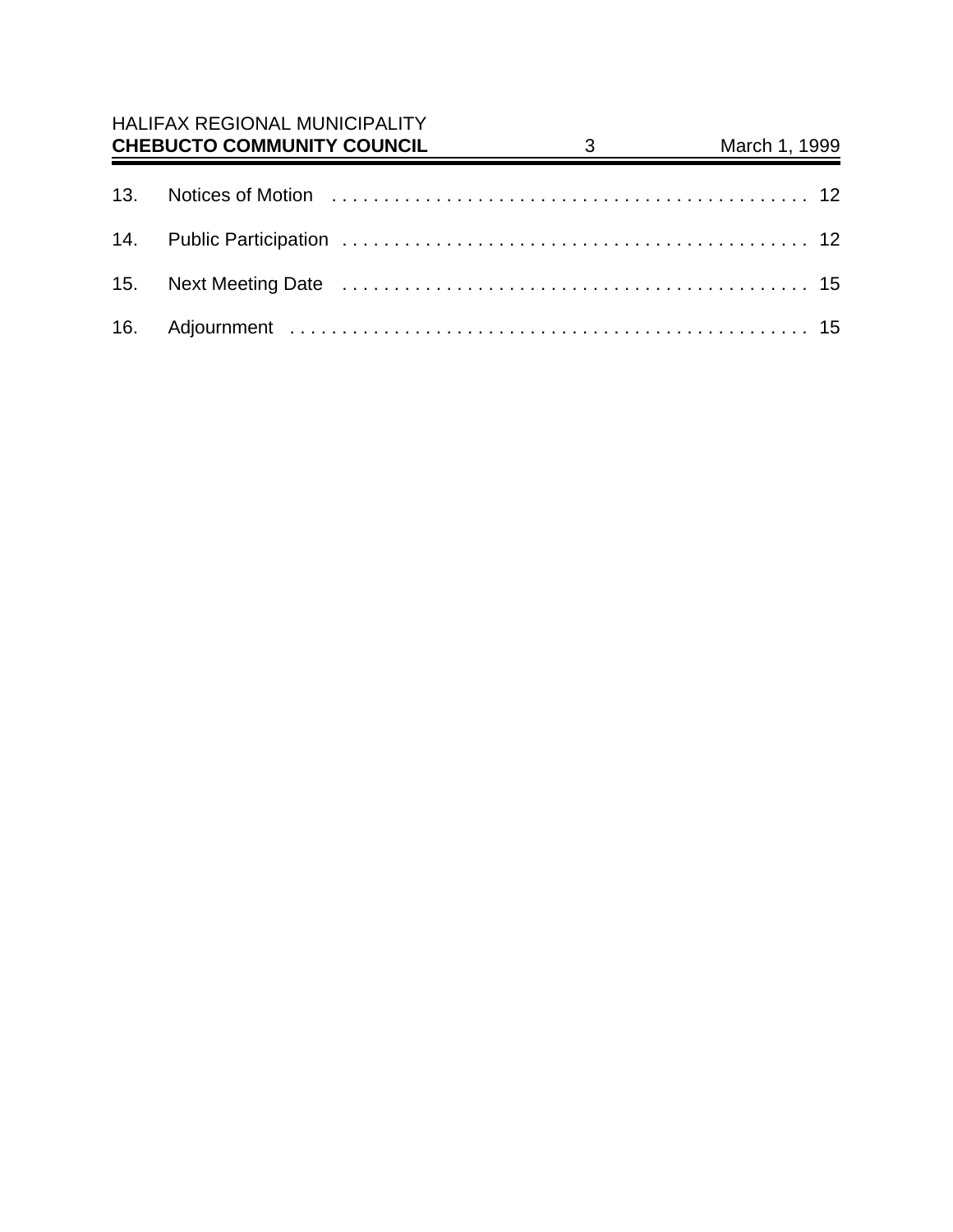#### 1. **INVOCATION**

The meeting was called to order at 7:05 p.m. with an Invocation at 2750 Dutch Village Road, Halifax.

### 2. **APPROVAL OF MINUTES - FEBRUARY 1, 1999**

**MOVED by Councillors Adams and Walker to approve the Minutes of meeting held on February 1, 1999 as circulated. MOTION PUT AND PASSED.**

# 3. **APPROVAL OF THE ORDER OF BUSINESS AND APPROVAL OF ADDITIONS AND DELETIONS**

**MOVED by Councillors Adams and Walker to approve the Order of Business as presented. MOTION PUT AND PASSED.**

#### 4. **BUSINESS ARISING FROM THE MINUTES**

#### 4.1 **Status Sheet Items**

#### 4.1.1 Snow Removal from Sidewalks

An Information Report dated February 23, 1999 was before Community Council.

Councillor Walker referred to the fact that last year the cost for an area rate for sidewalks was 1 cent on the tax rate but now it was 1.2 cents for residential only. He asked for clarification as to what had changed since last year.

Mr. John MacKay, Director, Works and Natural Services explained that the previous rates did not consider overhead and supervision which represented a 10% adjustment over last year. The areas currently being charged an area rate are charged at 1.1 cents. Mr. Bruce Fisher, Budget Coordinator advised further that the kilometres represent all properties but the area rate factored out HRM properties.

Councillor Walker asked when the commercial rate was calculated, how much of the Business Park was factored in for District 16. He did not think that area was included because when you weigh in the commercial, it should have come down lower than it did. Mr. Fisher replied he assumed all of it was included but he would check.

Further, Councillor Walker acknowledged it was too late for this year to establish an area rate. He was still doing a survey of his District.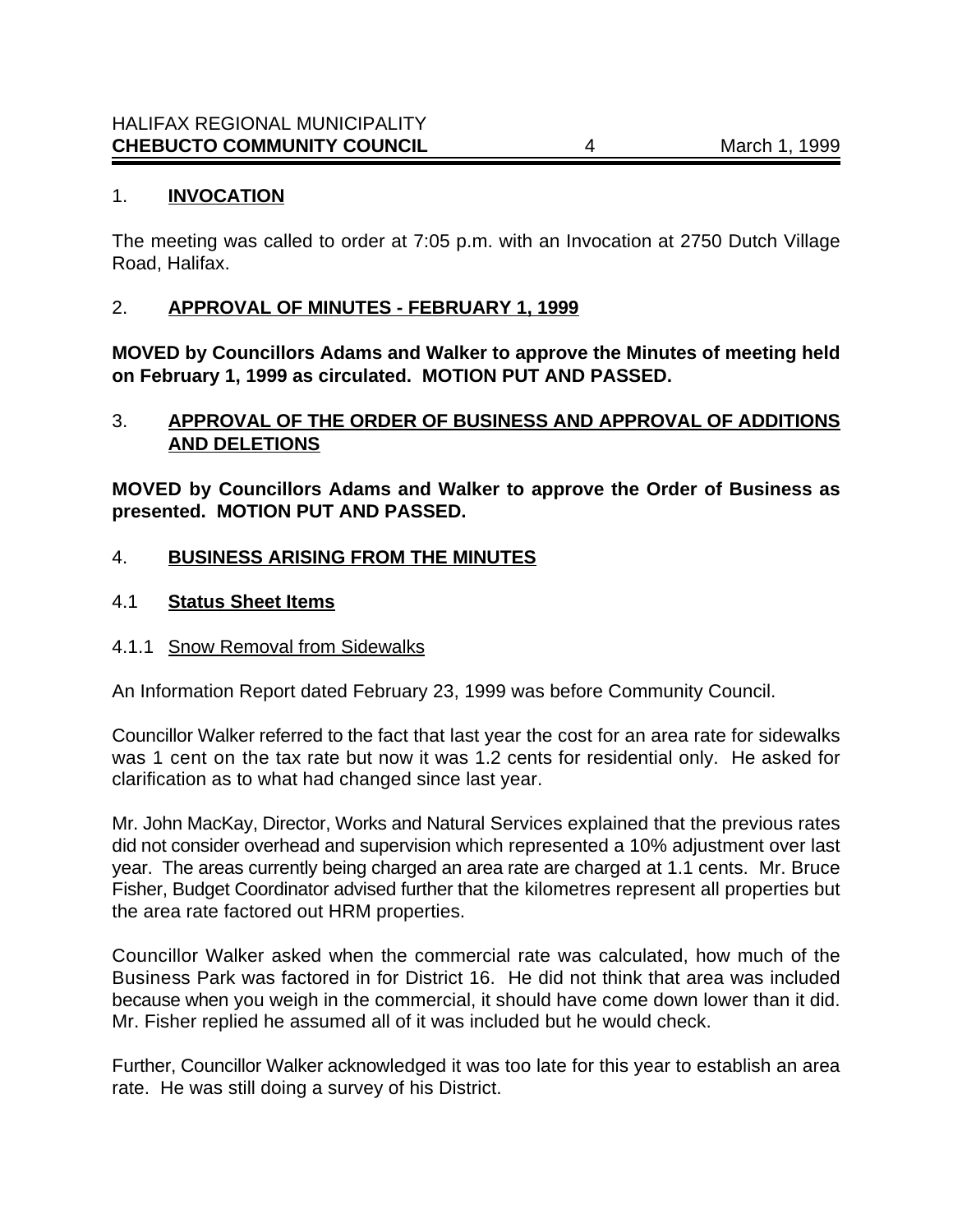Councillor Stone pointed out that now there was the opportunity to include commercial rates which could not be done before as the new Municipal Government Act comes into effect on April 1, 1999.

#### 4.1.2 Dumping - Harrietsfield and Williamswood and Possibility of Gate

Councillor Adams advised he was meeting with the area MLA later in the month and hoped to have a report for the next meeting.

#### 4.1.3 Feasibility of Community Transit - Sambro/Harrietsfield Area

An Information Report dated February 26, 1999 was before Community Council.

Councillor Adams said it appeared because Regional Council has recommended no increase in taxes, there would be no opportunity to apply an area rate. He asked for clarification from Mr. Fisher, Budget Coordinator who indicated that the general tax rates have not been finalized as yet but the proposal was for no increase. This, however, was an area rate issue. There were three options that Community Council could consider: increase the urban tax rate, change the service of the catchment area or pay an area rate through the rural area. Community Council could still levy an area rate for the 1999/2000 year because area rates have not been finalized by Regional Council. He expected that Regional Council would be considering area rates once the Operating Budget is approved.

Councillor Adams then recommended deferring the issue to Regional Council during area rate discussions and look for further information at that point. It can be left on the Community Council agenda in the interim.

#### 4.1.4 Highway 102 and Lacewood Drive Interchange

An Information Report dated February 23, 1999 entitled "Bayers Lake Interchange Traffic Study" was before Community Council. David McCusker, Manager, Traffic & Transportation was in attendance for this matter.

Councillor Stone asked if Department of Transportation had funds in their budget this year to carry out the work. In reply, Mr. McCusker advised that Department of Transportation had been vague with regard to funding commitments but he thought they would fund the signalization at least.

Councillor Stone asked for confirmation that there was money in HRM's budget for the sidewalk. With regard to this, Mr. McCusker advised that it was hoped to do as much as possible this year in cooperation with Department of Transportation. It was planned to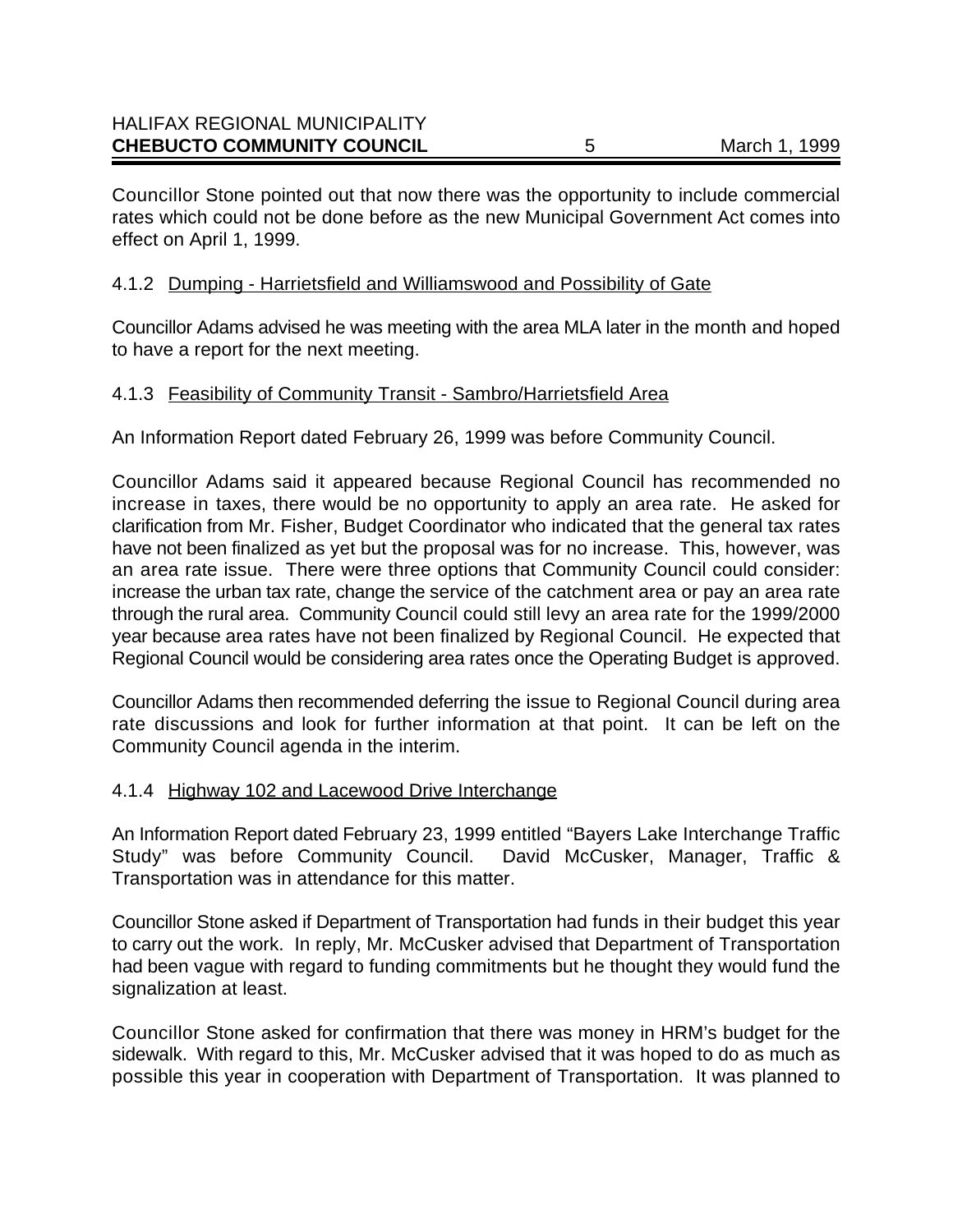build the sidewalk in context with the six lanes. The starting date would be fairly early in the construction season.

# 4.1.5 823 Herring Cove Road

Councillor Adams advised that a report had been received from the solicitor. He would be discussing the issue with the owner of the property and, as far as Community Council was concerned, no further investigation was required.

#### 4.1.6 Request for Mailbox - 3 Ford Street

A letter dated February 16, 1999 from Ronald Josey, Equipment Coordinator, Canada Post was before Community Council. The request for a mailbox at 3 Ford Street had been denied by Canada Post.

Councillor Walker requested that Community Council contact someone higher up in Canada Post and provided his reasons for the request. He found the decision of Canada Post totally unacceptable.

# **MOVED by Councillors Walker and Adams to bring this request to the attention of higher personnel in Canada Post. MOTION PUT AND PASSED.**

#### 4.1.7 Tax Rate for Fergusons Cove Area

An Information Report dated February 23, 1999 was before Community Council.

Councillor Adams requested that this item be deferred to the Public Participation portion of this meeting since there were residents of the Fergusons Cove area who wished to provide input. Community Council members agreed.

# 5. **MOTIONS OF RECONSIDERATION** - None

#### 6. **MOTIONS OF RESCISSION** - None

# 7. **CONSIDERATION OF DEFERRED BUSINESS**

#### 7.1 **4 Melville Avenue**

A report dated February 24, 1999 entitled "Melville Avenue - Driveways" was before Community Council.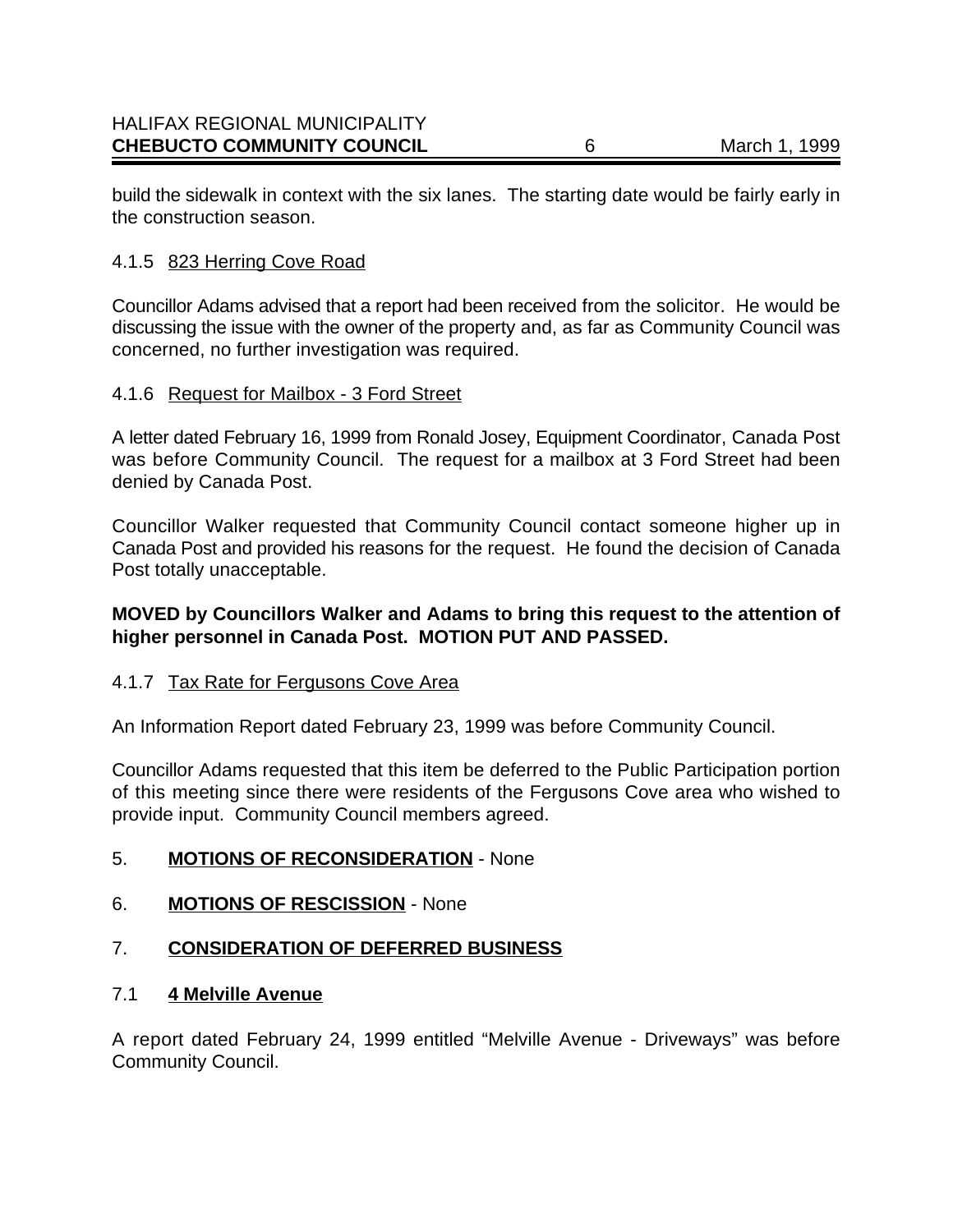**MOVED by Councillors Walker and Adams that a Streets and Services Permit be issued to Albert Gibson to carry out the following work at the front of his property at 6 Melville Avenue:**

- **(a) Construct a planter generally as described in Mr. Gibson's letter to the Municipality dated February 8, 1999.**
- **(b) Reconstruct the shared driveway so as to improve the gradient, including surfacing a portion of the driveway, possibly with pavers.**
- **(c) Provide a landscaped buffer between Hynes' concrete driveway and the reconstructed shared driveway, 3' in width, in the area where there is no planter.**
- **(d) Possibly relocate the stone marker to provide more space for the shared driveway which serves Civic Nos. 6, 8, 10 and 14 Melville Avenue.**

#### **MOTION PUT AND PASSED UNANIMOUSLY.**

#### 8. **PUBLIC HEARINGS**

# 8.1 **Case 00059 - Application by Kiel Developments Limited to Rezone 3100, 3098 and 3070 Dutch Village Road from R-1 (Single Family Dwelling) Zone to R-2T (Townhouse) in order to permit Townhouse Development**

A Staff Report dated February 16, 1999 was before Community Council. Thea Langille-Hanna, Planner provided an overview of the application with the aid of overheads. She subsequently advised that staff was recommending approval of the application since staff felt the proposed rezoning would result in a development which is compatible with the area and the surrounding land uses. It has excellent access to major streets, transit, community services and facilities.She also advised that David McCusker, Manager, Traffic & Transportation was in attendance to speak on traffic questions which could be raised during the Public Hearing.

Councillor Stone referred to the existing set of lights at the intersection and asked if they would tie into the development. In response, Ms. Langille-Hanna advised that modifications would be made to the intersection to make it a four-way.

Mr. Barry Zwicker, Wallace Macdonald & Lively, speaking on behalf of Kiel Developments Limited provided an overview of the intent of the application. The cul-de-sac will intersect Mumford and Dutch Village Road and will complete the intersection with very little work. In addition to the 32 townhouses, there were two single family units utilizing an existing driveway cut along Dutch Village Road. He acknowledged the application was different from the original request which was for a condominium project without constructing a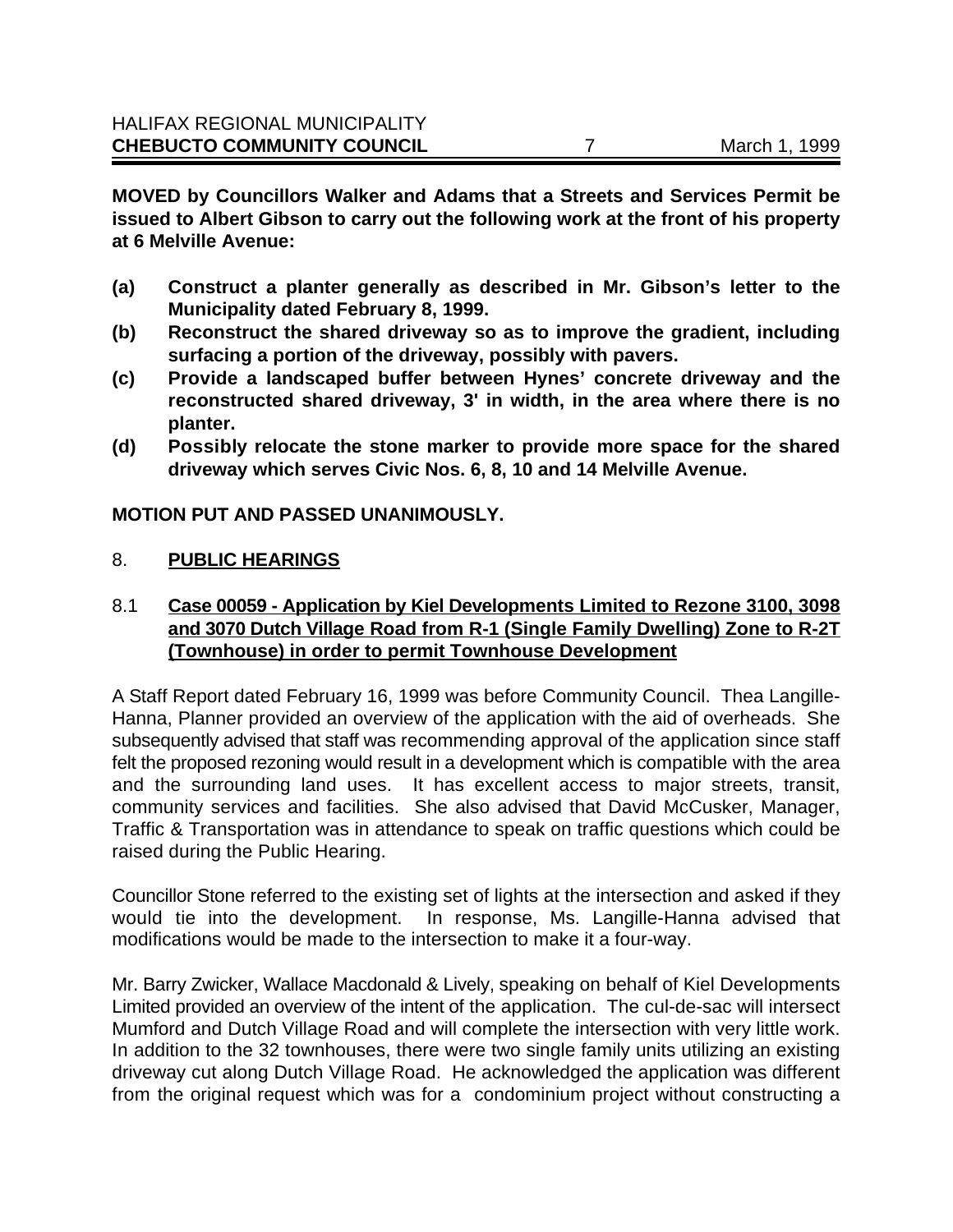| <b>CHEBUCTO COMMUNITY COUNCIL</b>    | March 1, 1999 |
|--------------------------------------|---------------|
| <b>HALIFAX REGIONAL MUNICIPALITY</b> |               |

public street; however, the application before Community Council appears to also be consistent with positive feedback received. There would be a parkland dedication to HRM of approximately one acre which represents 20-25% of the total site whereas the requirement was for 5% of the net site. The natural brook flowing through the proposed parkland site and the natural vegetation would buffer the property on the south side. The townhouses were intended to be high end units with an assessed value of \$8 million and would be landscaped to this extent. The proposal was consistent with the Municipal Planning Strategy and would be an asset to the community.

Councillor Stone asked if the parkland would be passive parkland to be left as is. Mr. Zwicker confirmed that intention.

Councillor Walker asked if the application were approved, what guarantees would there be that the townhouses would be built. Mr. Zwicker, in reply, advised there were only two other uses that could be put on the property - seven detached units but, based on the value of the land, it needed to be developed as townhouses to get the return necessary. There was a commitment to build townhouses.

Councillor Walker asked how long it would take to start after the 30 days, if approved. Mr. Zwicker advised that if there was approval tonight, detailed design could start within a week in order to be ready to make a submission to the Municipality at the expiration of the appeal period. It was expected that work on the grounds would start in the early spring. In terms of the street construction, it was only 345' long.

Councillor Walker expressed concern that the development, if approved, could drag on for one or two years with nothing done and there might be a whole new set of rules by that time.

The Chair then called three times for speakers in favour of the application. There were none.

The Chair then called for speakers in opposition to the application.

Mr. Terry Gallagher, 7143 Royal Pine Avenue stated the development was out of scale with the local area. There were a number of lots on the north side each approximately 120' long and there was nothing in the area that long. There would be one block 120' x 120'. The individual lot sizes are 18-20'. If you devote 9-10' for a car and a walk in front, all that would be left was 6-8' per unit. When you look down the road, all you would see is cars. He did not see any benefit to the general neighbourhood other than the parkland which would be very difficult to access. Profitability of the project was probably between \$600- 800,000 and from that, you would think there would be more benefit to the local neighbourhood. The area was not going to be used to its maximum potential.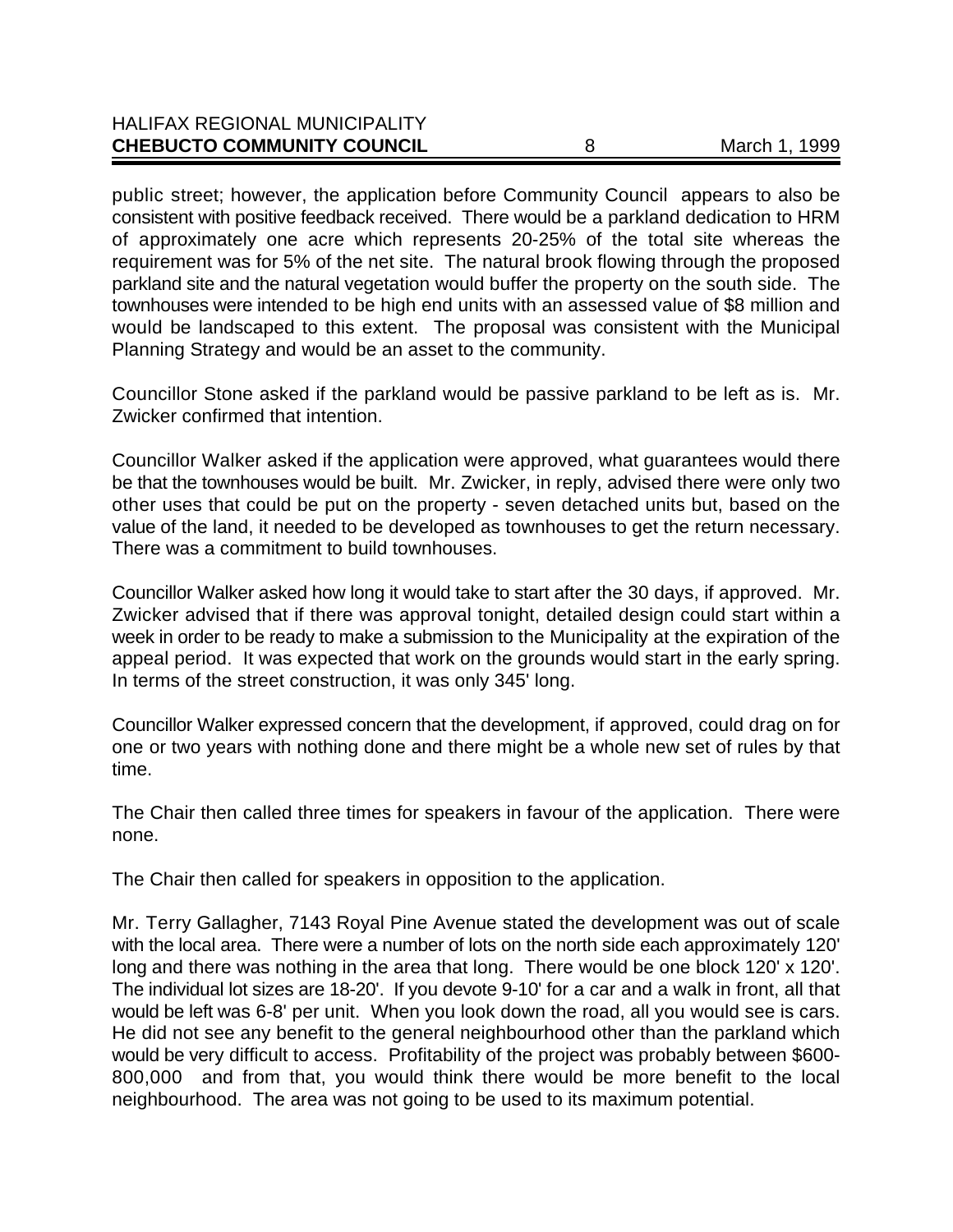| <b>CHEBUCTO COMMUNITY COUNCIL</b>    | March 1, 1999 |
|--------------------------------------|---------------|
| <b>HALIFAX REGIONAL MUNICIPALITY</b> |               |

Ms. Mary Surrette, Royal Pine Avenue expressed concern there was no Councillor for the area and she could not see why the application could not wait until after the election on March 13. She did not see why it could not be delayed until April 12 - the next meeting of Community Council - to relay concerns to the new Councillor. Secondly, she had concerns with traffic on Mumford Road as it is primarily a residential area where traffic goes right or left but now there will be traffic going straight. There was already difficulty with the intersections of Springfield and Murdoch. There was no traffic flow study done.

Councillor Stone advised that Councillor Walker took over the duties of Councillor Hanson in September, 1998.

Mr. Peter Pelham, 100 Hebridean Drive, Herring Cove asked where the septic fields were on the property which explains the large lots. The brook going through the property comes from Ashburn Golf Course. As of June, 1998, legislation requires that the applicant show where the sewage treatment is and the exact course of alteration of the brook or any provincial permit applied for. He was against the application until he had the information about sewage treatment and that it was within the guidelines of the provincial Environment Act and the provincial Natural Resources Act for not altering an historical brook.

Mr. Caleb Fishman, 3191 Hemlock Avenue asked if the existing infrastructure could handle the extra load, particularly storm and sewer lines. He asked if there was a study done and if not, would one be done before the development could go ahead.

Mr. Graham Read, 19 Lawnwood Avenue advised he was a former member of the Planning Advisory Committee for the former City of Halifax. He pointed out that the proposal would result in a population density of approximately 33% greater than would probably be achieved under as-of-right development. The former Planning Advisory Committee, when considering a townhouse development, wanted assurance that the total population achieved would not exceed what could happen as of right. The policies used in the Municipal Planning Strategy to justify the rezoning could just as well have been used to argue against it in many cases. The Municipal Planning Strategy is 20 years old and has never had the five year review required by the Planning Act. The area does not have a detailed area Plan or a Secondary Planning Strategy to better define the desired development pattern. There is always development pressure to rezone to more intensive uses resulting in a net loss of R-1 lands. People then have to move further into the suburbs for single family dwellings.

Ms.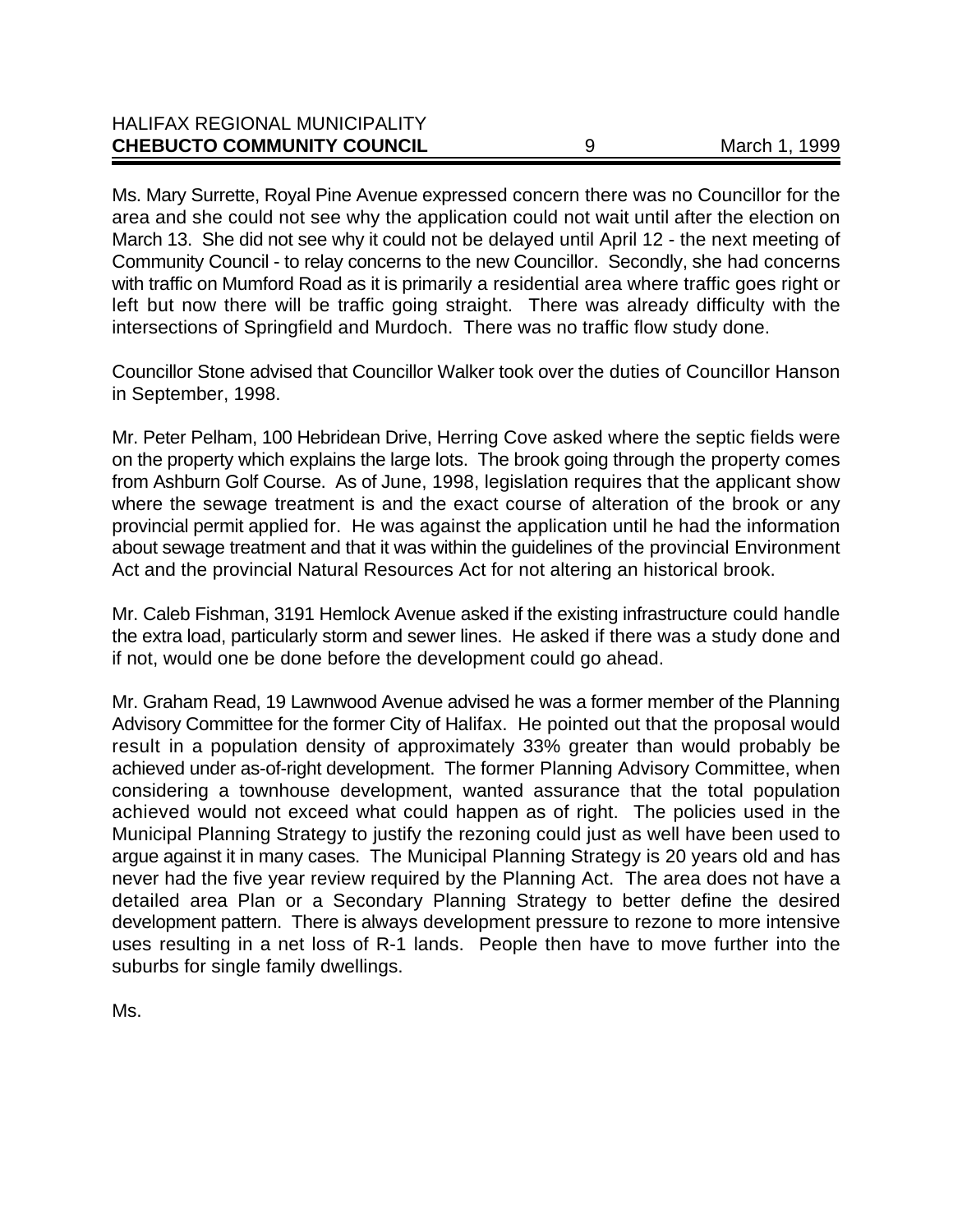Mr. David McCusker, Manager, Traffic & Transportation advised that a traffic study has not been done. For a development such as this, there really is not enough traffic generated to cause a study to be initiated. With regard to difficulty in getting out of driveways on Mumford Road and Dutch Village Road and onto Dutch Village Road from the side streets, he acknowledged it was difficult to get out of driveways and side streets onto major arterial roadways and collector roads. Even the small amount of traffic to be generated from this development could make a difference; however, it was hoped to address issues like this in the long term by taking high volumes of traffic off streets like this and put it onto major roadways that can handle it. It was hoped to see infilling in the core of the former city because there was access to existing transit routes as opposed to development outside the core where all the traffic would end up being vehicle traffic. The major focus would be on improving the intersection, getting the signal timing to work and have new traffic patterns at the intersection.

Councillor Stone asked how much money would be involved in upgrading the lights at the intersection. In reply, Mr. McCusker said it would be approximately \$20,000 which was not a major problem.

In rebuttal, Mr. Zwicker referred to sewage treatment and advised the intention was to connect to the existing municipal system so there will be no on-site. All of the necessary approvals from Department of Environment with respect to the extension of sanitary sewer and water systems will be sought and achieved before any of the development goes forward. There is no intention to divert the brook. With regard to whether or not the proposed development can be handled by the infrastructure, particularly sanitary sewer and storm water systems, there was preliminary analysis done on both indicating there is capacity. There was an issue raised at the Public Information Meeting such that when detailed design takes place, there will be a detailed analysis of the system. If it cannot handle the addition, other alternatives will be investigated.

With regard to the sewage system, Councillor Adams referred to correspondence from the Minister of Environment suggesting there be a moratorium on development until appropriate sewage treatment is available. He asked what is the status of that document as far as Mr. Zwicker was concerned. In reply, Mr. Zwicker advised there has been no indication to anyone in the development community that is the case or that it will ever be employed. He acknowledged there was a strong suggestion to move forward to sewage treatment but the initial legislation identified in the 1970's intended to eliminate discharge from sewage systems in fresh water but it was not directed for salt water discharge.

Councillor Adams asked if the system would empty into Herring Cove. In reply, Mr. Zwicker advised no. He acknowledged that any time sanitary and water mains are extended, they required Department of Environment approval. The permits are issued through the approval process of HRM.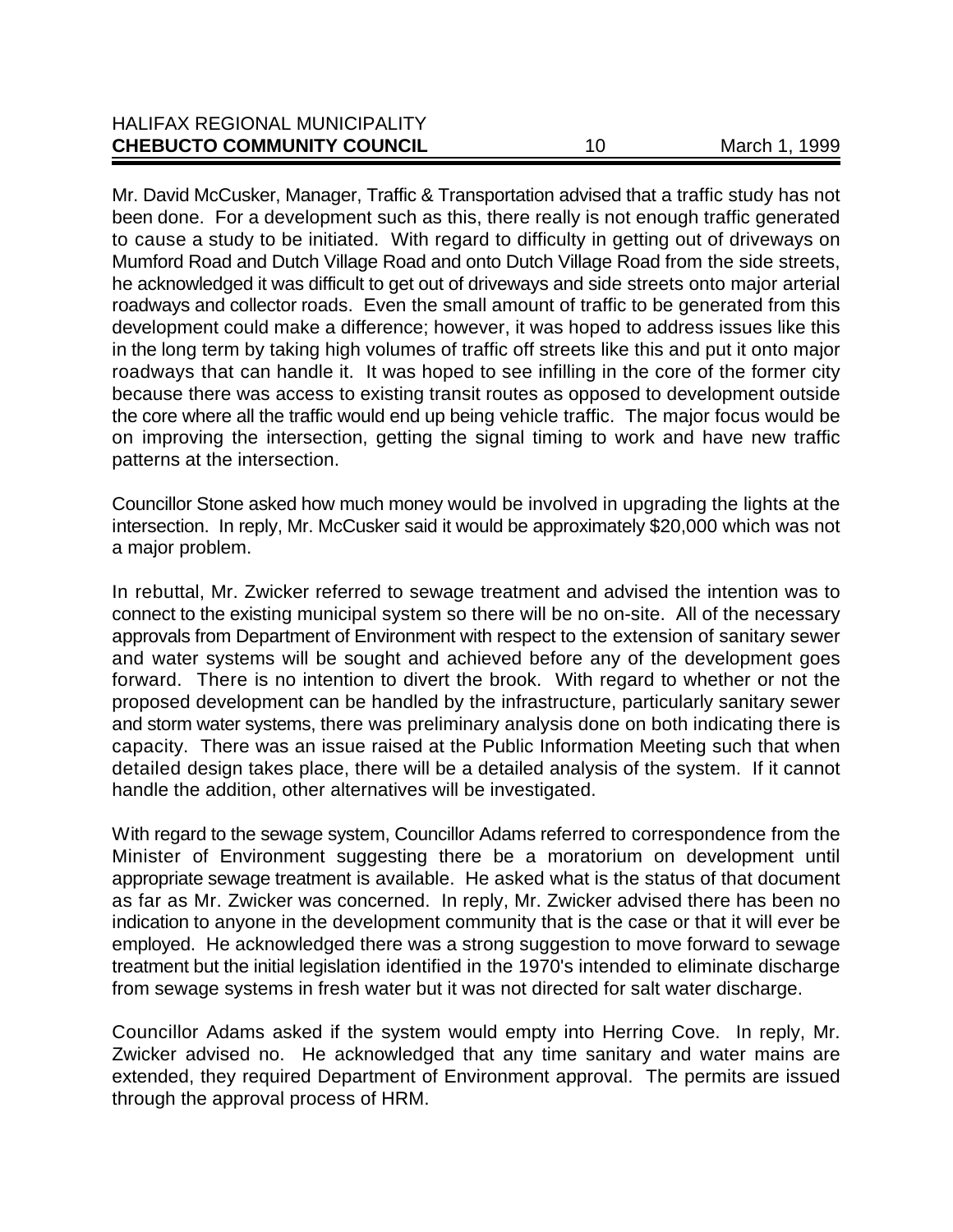| <b>CHEBUCTO COMMUNITY COUNCIL</b>    | March 1, 1999 |
|--------------------------------------|---------------|
| <b>HALIFAX REGIONAL MUNICIPALITY</b> |               |

Ms. Langille-Hanna advised that the proposal has been reviewed by Engineering Department with regard to water service, storm water and sewage. The capacity was there. If the development is approved, there is a detailed concept review that is part of the permit application which will be considered and the appropriate permits required. With regard to the configuration of the cul-de-sac being different to what is in the area now, staff did not disagree with the comment; however, when considering the policies and what they encourage - a variety of residential uses and planning uses which are compatible in terms of scale and maintaining the integrity of the area - it was staff's opinion that this particular proposal, due to its scale - two stories and similar to a single family dwelling - is compatible with the existing neighbourhood. The proposal is considered to be a medium intensity use and was compatible with the area. In terms of the development pattern, there was a mix in the area. The property was fairly unique because of its size and configuration.

At this time, the Chair acknowledged correspondence from the following in opposition:

Petition signed by 21 residents of Retreat Avenue Letter dated February 3, 1999 from M. C. Nicholson, 34 Doull Avenue Letter dated February 5, 1999 from D. L. Nicholson, 34 Doull Avenue Letter dated February 16, 1999 from Jerry Spargo, 72 Arlington Avenue

# **MOVED by Councillors Adams and Walker to close the Public Hearing. MOTION PUT AND PASSED.**

Councillor Walker explained that he attended the first Public Information Meeting where the residents indicated they did not want the two towers with 120 units and the developers heard the same thing. The developer then brought forward the present proposal and he had taken it to the neighbourhood. Another Public Information Meeting had been held which indicated the neighbourhood could tolerate the development within reason. Subsequently, however, Regional Council agreed to have staff begin to develop guidelines for High Density Residential for three sites - this property being one. That was why he asked the developer when the project would start, if approved. During budget deliberations last week, Council was advised that the High Density Residential was on track for September and he did not want to see any delays because then two towers with 120 units could develop as of right. He could not tolerate high density residential in the neighbourhood and, in his opinion, this was the lesser of two evils. As to traffic, he advised he asked for a study of the intersection to be done in the spring for signalization which will be coming to Community Council.

**MOVED by Councillors Walker and Adams to approve the rezoning of 3100, 3098 and 3070 Dutch Village Road from R-1 (Single Family Dwelling) Zone to R-2T (Townhouse) Zone as shown on Map 1 of the Staff Report dated February 16, 1999.**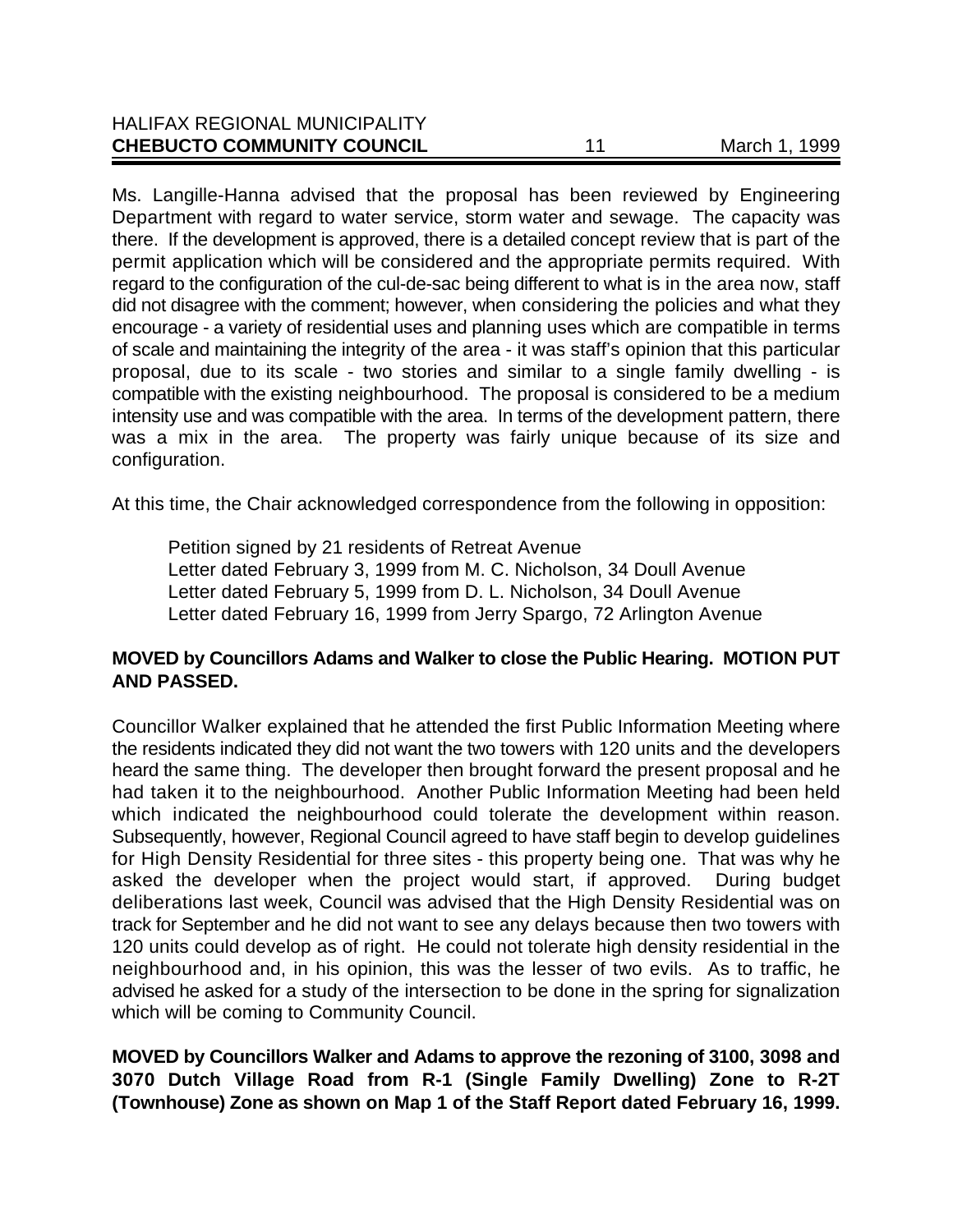| <b>CHEBUCTO COMMUNITY COUNCIL</b>    | March 1, 1999 |
|--------------------------------------|---------------|
| <b>HALIFAX REGIONAL MUNICIPALITY</b> |               |

Councillor Adams said that one of his concerns had been what would happen with the sewage treatment aspect because of its impact on the residents of Herring Cove. Mr. Zwicker had provided assurance that it would not dump into Herring Cove and, as well, Department of Environment approvals are necessary to proceed. This will satisfy the concerns of the Herring Cove Ratepayers.

Councillor Stone advised he attended the Public Information Meeting in January where it was quite clear they preferred R-1; however, the difficulty was that the land was not owned by those who wanted to keep it R-1. This is a reasonable compromise from what can or may go there. As well, the brook will not be touched and will be in the passive area proposed.

# **MOTION PUT AND PASSED UNANIMOUSLY.**

At 8:20 p.m. Community Council took a five-minute recess. The meeting resumed at 8:25 p.m.

# 9. **CORRESPONDENCE, PETITIONS AND DELEGATIONS** - None

- 10. **REPORTS** None
- 11. **MOTIONS** None
- 12. **ADDED ITEMS** None
- 13. **NOTICES OF MOTION** None

#### 14. **PUBLIC PARTICIPATION**

#### Tax Rate for Fergusons Cove (deferred from Status Sheet Items)

Mr. Ed Hanrahan, 874 Purcells Cove Road (Fergusons Cove) advised he had correspondence from Finance Department re sidewalks and sidewalk plowing. The nearest sidewalk was three miles away. He did not agree with the justification he received and did not feel he should have to pay.

Mr. Jim Glazebrook, Fergusons Cove expressed concern with the differences in the tax structure between the former County and City.

Mr. Peter Pelham, 100 Hebridean Drive, Herring Cove stated that the tax rate for Herring Cove and Fergusons Cove should be rural with area rates after that.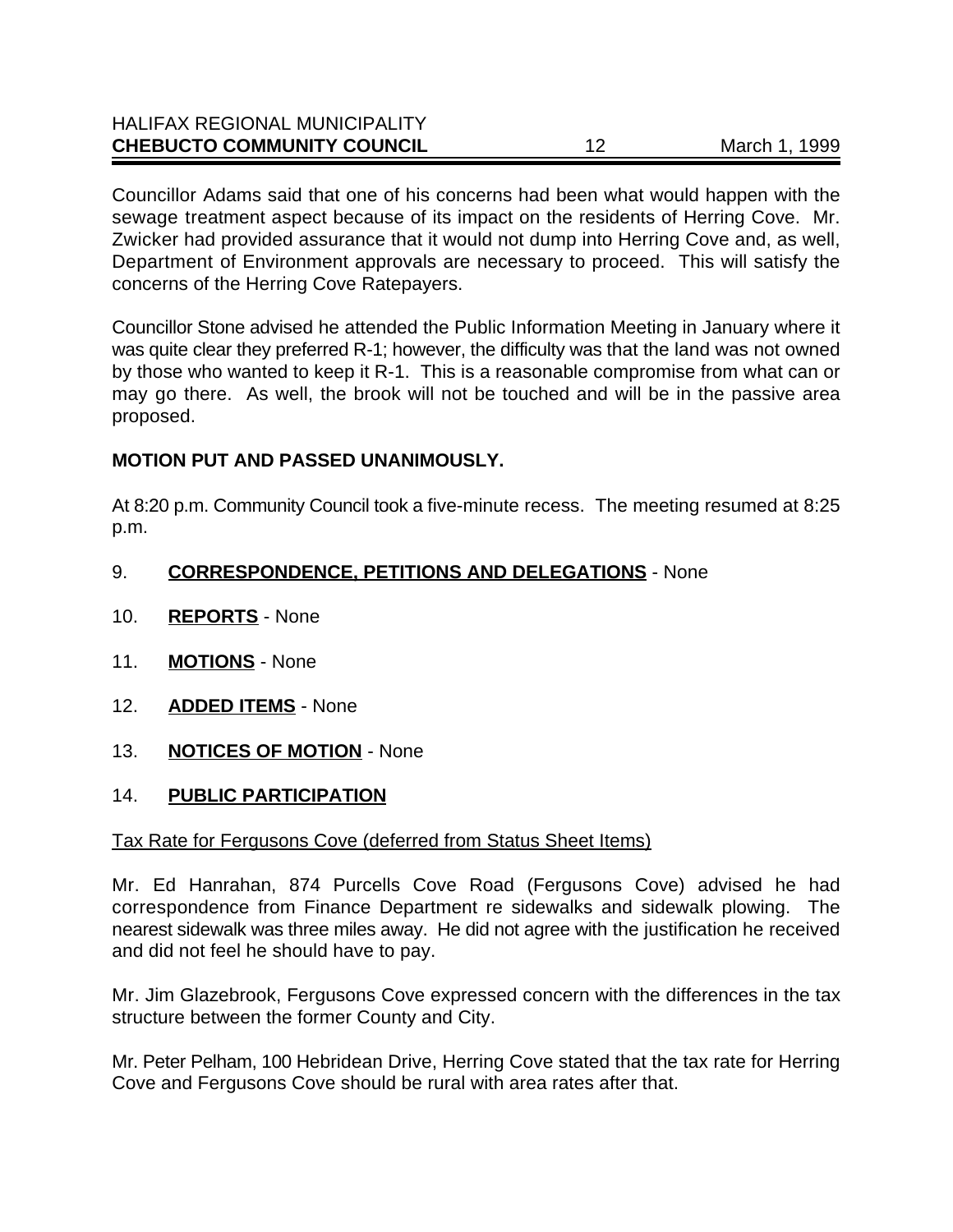| <b>HALIFAX REGIONAL MUNICIPALITY</b> |               |
|--------------------------------------|---------------|
| <b>CHEBUCTO COMMUNITY COUNCIL</b>    | March 1, 1999 |
|                                      |               |

Councillor Adams said, in his opinion, when the tax structure was put forward, there was an oversight with regard to Fergusons Cove. Herring Cove was given the benefit of a suburban tax rate but Fergusons Cove is an area which enjoys even less in the way of services than Herring Cove. Transit runs through Herring Cove, there is one sidewalk and more access to hydrants. For Fergusons Cove to go from a former County area into an urban tax rate makes no sense. He felt that Fergusons Cove should be included in the suburban tax rate which would cost approximately \$10,000 in the difference in taxes.

Mr. Fisher, Budget Coordinator provided background information on the urban, suburban, rural tax structure and area rates. Discussion then took place on the tax structure designations and the implications of same.

### **MOVED by Councillors Adams and Walker to request a further Staff Report to look at changing the tax structure for the Fergusons Cove area from urban to a more appropriate suburban rate and extend it to Regional Council. MOTION PUT AND PASSED.**

#### Residents of Aster Court, Glenbourne

Mr. Peter Gallagher, 4 Aster Court submitted a Petition to oppose the land development in Glenbourne. He acknowledged that when he bought his property, he realized there would be development behind his property but Greater Homes indicated to him that there would be single homes, condos or no development at all. Eventually the residents found out that an apartment building would be located behind their properties. Less than three months ago, the apartment building was increased in size and moved. The parking lot was supposed to be on the other side of the greenbelt and the building was supposed to be at the corner of Farnham Gate Road and Parkland. An extra 20' of trees have been cut down resulting in only 30' of trees on the other side of the brook. The path and a fence was supposed to be on the other side of the brook but now it was supposed to go right behind their homes and this was a major disturbance. He quoted from Covenants which were provided by Greater Homes. There would be increased traffic with the apartment buildings, a lowering of property values and increased noise. With regard to blasting for construction of the apartment buildings, there was no warning but this has been corrected. There was noise from construction vehicles taking place before 7 a.m. He requested that Community Council investigate how Greater Homes goes about selling its homes, would like to see the parking lot built behind their homes instead of the apartment building and, if necessary, have the Municipality start legal action.

Mr. Dave Meagher, 2 Aster Court said that Phase I for his area was developed in 1993. In 1998 it appeared the apartment was enlarged and the parkland decreased by 20'. He asked what environmental issues were explored at that point because there was a brook which flooded in the spring. Removal of the trees could jeopardize the abutting properties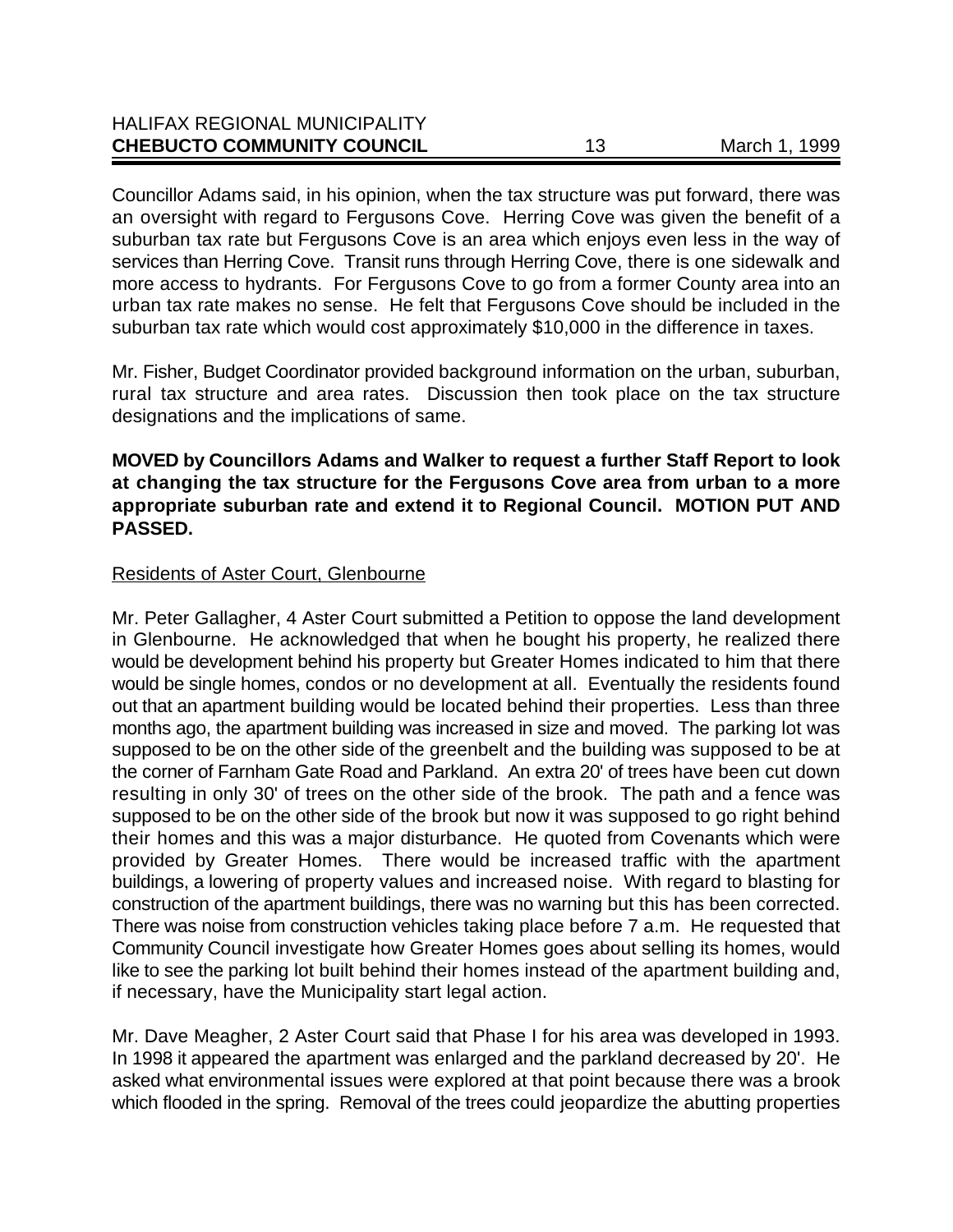| <b>CHEBUCTO COMMUNITY COUNCIL</b>    | March 1, 1999 |
|--------------------------------------|---------------|
| <b>HALIFAX REGIONAL MUNICIPALITY</b> |               |

and cause the land to become swampy. He provided a copy of the Covenants provided as home buyers and a copy of Schedule "H" which was part of the change made in 1998.

Mr. Rob MacDonald, 6 Aster Court expressed concern with the way the development process proceeded. For the Stage I agreement in 1993, he understood there had been no public participation and that was the only time that public participation could be involved. Stage II in December, 1998 had a lot of changes, particularly the relocation of the apartment building. Stage II came out after the whole street was sold. The walkway had to be relocated and his biggest concern was the brook as 20' had been taken away.

It was agreed to request a Staff Report on the comments and information provided for the next meeting.

#### **Other**

Ms. Mary Ann McGrath, 33 Hamshaw Crescent raised the following points:

- C With reference to crosswalk safety, she asked for speedy consideration for improvement of the crosswalks at the two points on Kearney Lake Road that lead to the school.
- C She requested consideration of a stop sign, rather than a yield sign, at Kearney Lake Road where it merges with Dunbrack going uphill to prevent cars racing through the yield sign and cutting off people in the crosswalk at Wedgewood.
- C There was a need for two crossing guards at Wedgewood because the crossing was 4-6 lanes. If not a crossing guard, then increased police monitoring.
- C She requested follow up with David McCusker re concerns raised during a crosswalk safety demonstration.
- C With regard to the Francophone School due to open in September, 1999, she previously understood it would take two years to get services in place for Hemlock Ravine; however, now that the school will be up and running, she asked if Hemlock Ravine would be going ahead much faster as well. She asked for clarification.
- C She asked if a letter had been sent to Department of Education in support of maintaining the school site in Clayton Park West.

Councillor Stone advised that the letter was sent with regard to the school site in Clayton Park West. With regard to the Francophone School, it was part of the P-3 School partnership and has nothing to do with Hemlock Estates. It will be serviced by means of a water line that comes from the Bedford Highway paid for by P-3 development. The sewer line will be constructed before September as part of the P-3 development as well. The sewer line connects at Cresthaven Drive along the Bedford Highway. Residents will be made aware, if they want to pay to connect, that there is opportunity to do so.